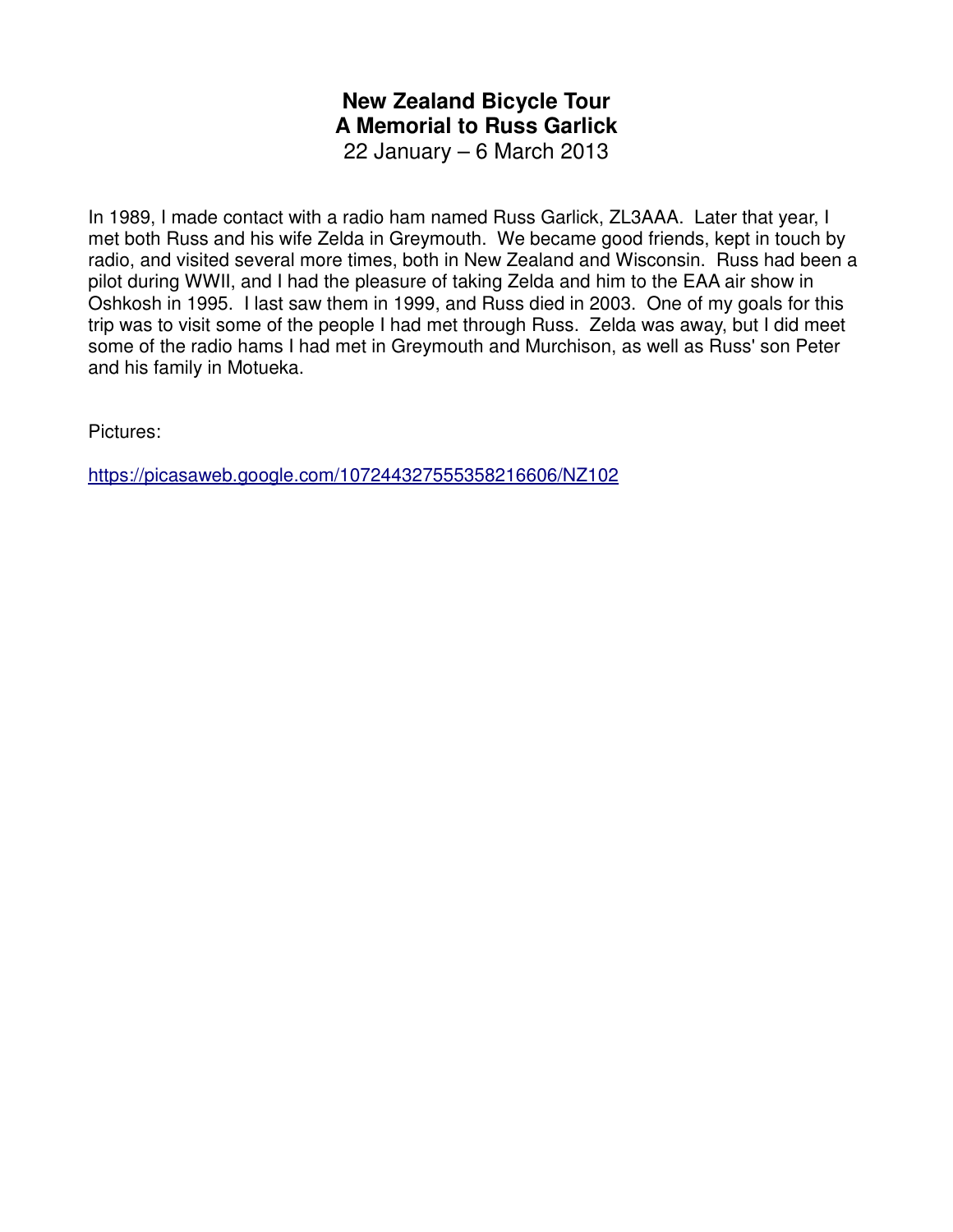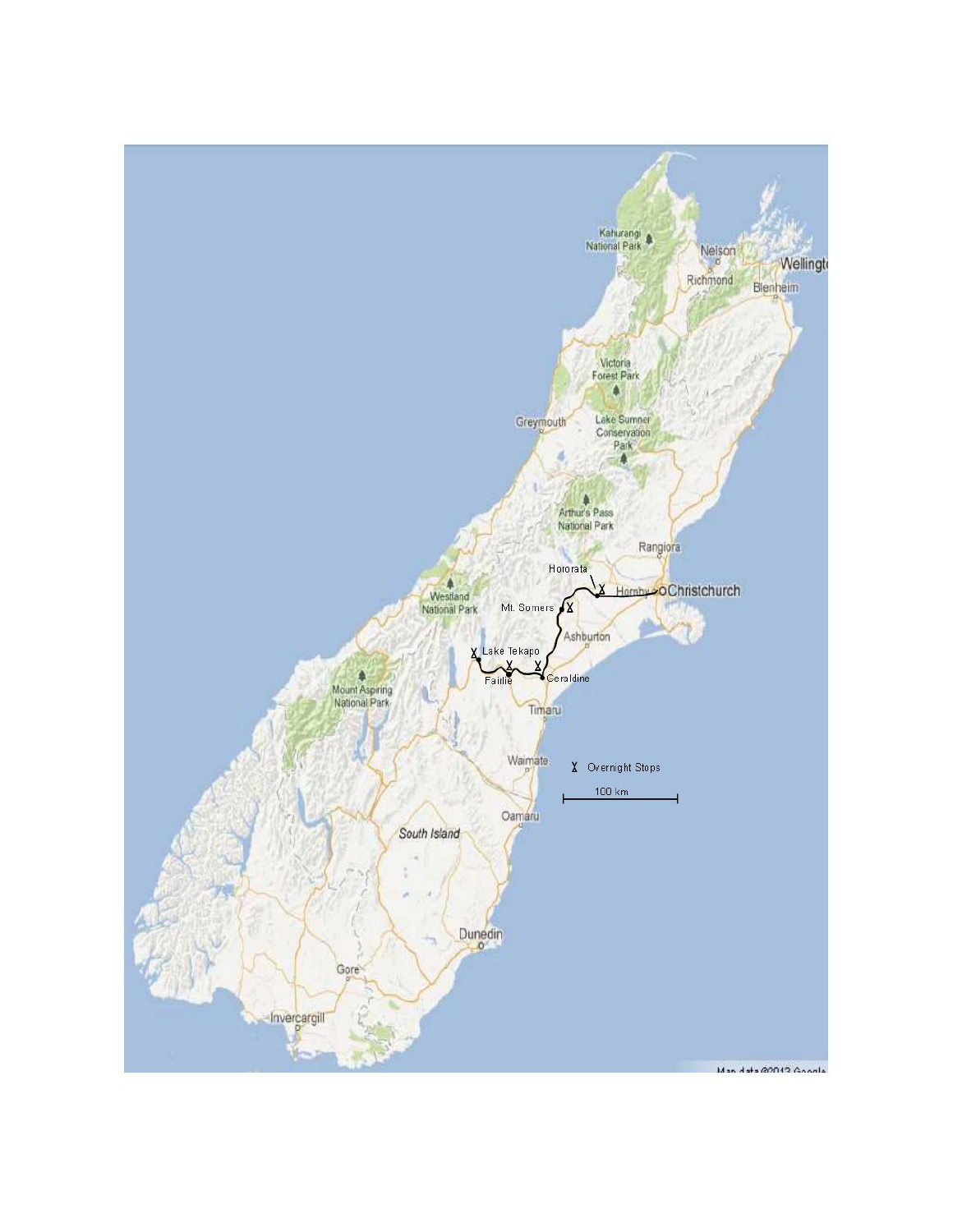## Lake Tekapo, 1 February 2013

My first report is a bit tardy, but you'll learn why later.

After the usual tedious trip from Chicago, I arrived in Christchurch 22 Jan. Central Christchurch was, of course, devastated in the 2011 earthquake, so it has become a "city without a soul". I stayed in a pleasant enough B&B, but it was surrounded by sprawl. I did have a chance to meet with Nigel Rushton, author of a popular cycling guide, as well as some of the local radio hams.

Traffic leaving Christchurch was truly horrific. I had hoped the main road would have a wider shoulder, but it was quite narrow. In any case, after about 30 km, I got onto a much quieter road. Shortly before my destination, I came upon a sign reading, "F/R Eggs". A friendly couple sold me 4 eggs, and even shelled them. Just the thing for dinner. (Sadly, I had to toss them, as the fire danger was too high to use the stove.) I stayed in the little village of Hororata, which had camping in the domain (park). I later learned that Hororata was severely damaged in the Sept. 2010 earthquake. The tennis courts survived, and a few locals even showed up to play. The day was one of the warmest I had experienced in NZ, about 32 C (90F). Some of the locals thought it was too hot for cycling.

The first couple of days took me across the Canterbury Plains, a large alluvial plain west of Christchurch. It's quite flat, gently sloping upward to the west to the foothills of the Southern Alps. It's mostly farm land, much of it irrigated. Most of the rivers were dry this time, but the long bridges suggest some big flows.

A "change" came through that night, and the next day was quite cool, with a bit of rain. I rode on to Mt. Somers, another small village. Shortly before arriving, I came upon a coffee shop, with WiFi!

Sun and warmth returned the next day, and has remained. Temperatures have been as high as 35 C, very unusual for here.

From Mt. Somers, I rode on to Geraldine, a major tourist stop on the way to Mt. Cook. At one point, I turned off the highway onto a quiet side road, and promptly came upon a sheep jam. As I rode up, the farmer beside the road said, "Have you got a bloody GPS on that thing?" No, just an old-fashioned map. I spent a rest day in Geraldine, hoping to do a little oboe playing. Unfortunately, I had neglected to put enough sunscreen on my lower lip.

This part of the South Island has been largely cleared of native vegetation for farming and forestry. That also means there's little native wildlife. While I miss the native birds, I don't miss the sandflies and mosquitoes! I'll be encountering them soon enough.

This time of year, it's twilight here until nearly 10 PM, though first light doesn't appear until about 6 AM.

From Geraldine, I took the back roads to Fairlie. It was a very nice route through Middle Valley, partly sealed, partly gravel. The gravel was good limestone. As I turned onto the busy SH79 for the last stretch, I met a training ride of about 20 unladen cyclists, with escort vehicles ahead and behind. I fell in with them to take advantage of their escorts, and worked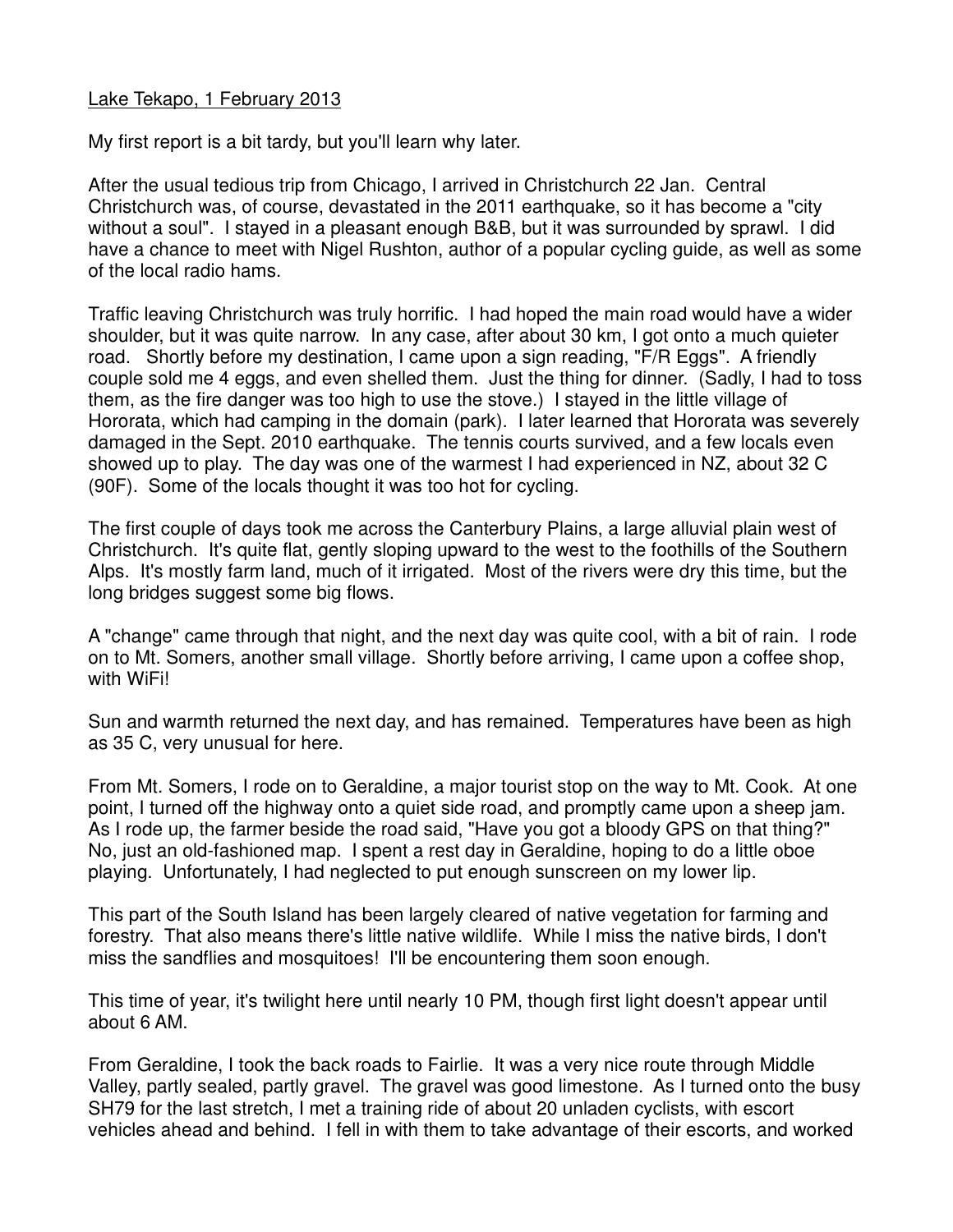very hard to keep up for the last 8 km. Fairlie had a nice campground, with WiFi working right at my campsite. I made a Facetime call to Bonnie, to discover she was having dessert with a bunch of our friends, so I got to say hello to everyone.

SH8 climbs 400 meters from Fairlie to Lake Tekapo. It was very busy, but didn't seem too dangerous. The road was fairly wide, and the drivers generally good. I wouldn't want to do it often. The huge increase in dairy farming in NZ has resulted in large numbers of tandem milk tankers on the roads. Lake Tekapo, at 700 meters, is the very top of NZ's extensive hydroelectric power scheme. Locals tell me power is very expensive, probably, I suspect, because their hydroelectric projects are paid for by electricity rates, not taxpayers, as in the US.

I had planned one day trip from Lake Tekapo before the long ride over Hakataramea Pass. Unfortunately, I somewhere along the way picked up campylobacter, the results of which are extremely unpleasant. I spent a day in hospital in Timaru, and I'm still recovering 5 days later. The only good thing I can say about it is that it led me to meet many wonderful local people, who have been very helpful. I'll probably be here a couple more days before I feel like riding over that pass.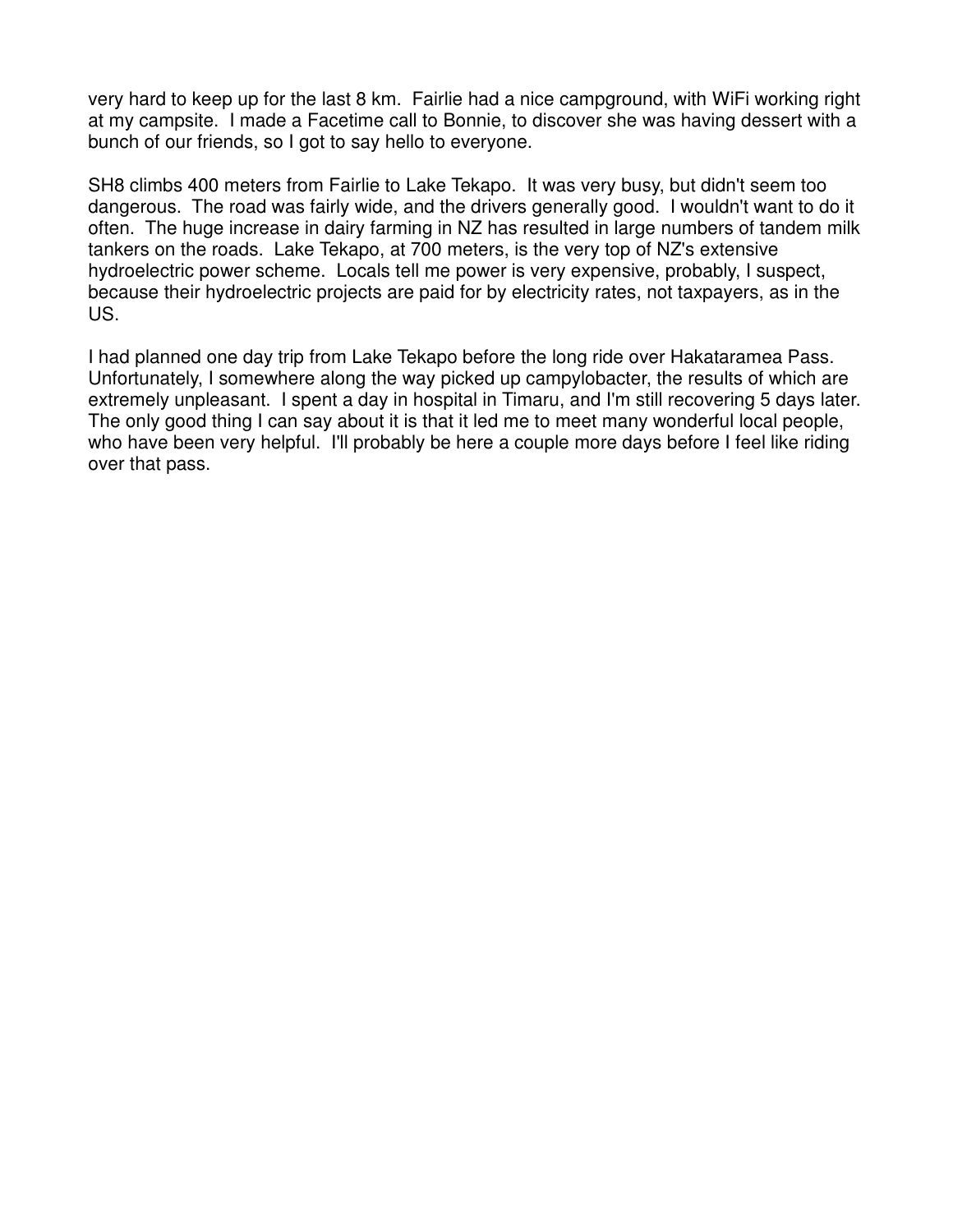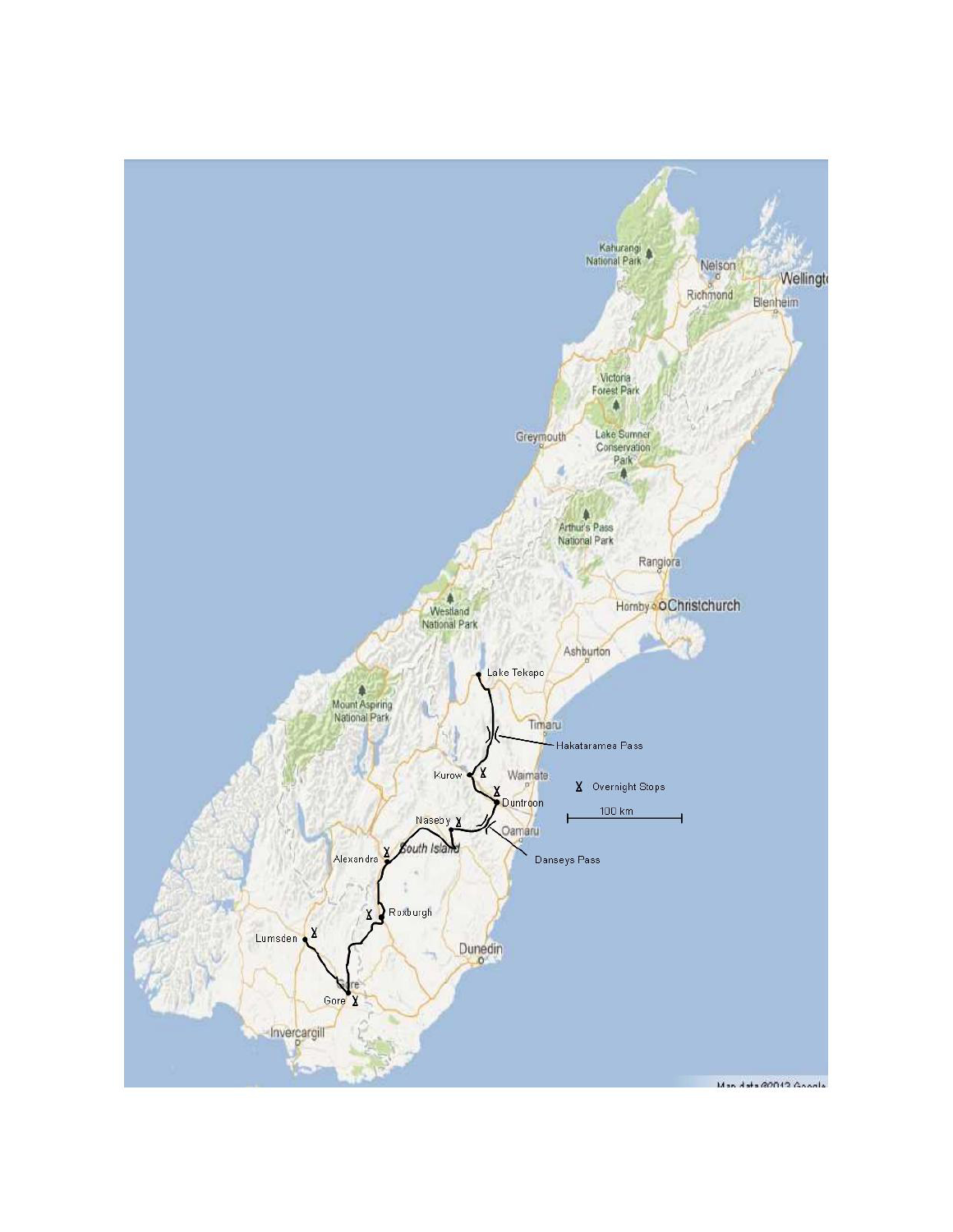## Lumsden, 11 February 2013

It's good to be back on the road again. I got as far south as Gore, about 65 km north of Invercargill, before the weather turned cold and wet. The forecast is for more of that down there for the next week, so I've decided to skip the south coast and head north. I should have been down there that warm week I spent recuperating.

I've had to ride on a lot of major highways, as there often is no alternative. It's not been pleasant, but the road is just barely wide enough to make cycling slightly less than suicidal. It could be my imagination, but Kiwi drivers seem to be a bit more considerate than they used to be. I'm not so sure about the tourists in the campervans.

The weather turned cold and wet my last day at Lake Tekapo, then warmed up again for a while. The climb over Hakataramea Pass wasn't bad, as I started out at 700 meters. After the pass, I startled a fisherman walking down the road, and stopped to chat. He was nominally American, but hadn't lived there in a long time, and was unclear about his past abodes. We had a nice chat, and I sensed we could find some agreement on politics.

Next day was an easy one down the Waitaki Valley to Duntroon. There was a nice campground but, alas, the only cafe in town was closed. The next day was a tough one over Danseys Pass. Along the way, I stopped at a campground for a snack, and found that it was run by an American couple. I also met a Swiss cyclist there, just starting out on a day trip to the pass while her husband recuperated from what sounded a lot like campylobacter. My old map cruelly has the pass shown in the wrong place, from which one descends and climbs much further up the real one. That last climb took 50 minutes in the 22/36 gear at a blistering pace of 4.4 km/hr. The pass is 935 meters, 760 (2,500 ft) above Duntroon. Once over the top, it wasn't a bad ride to Naseby.

Naseby is at 600 meters, and I left the next morning in thick fog. I was in a bit of a hurry to get to Alexandra before the banks closed. Though New Zealand abolished provincial government long ago, someone forgot to tell the bankers. Once I left Canterbury, the ATM's in the little towns wouldn't take my card. One of them reluctantly gave me a measly \$20, then had second thoughts about it and shut itself down. I did get to the bank in time, but there the ATM worked just fine, of course. Most of that day was on the Central Otago Rail Trail. The surface was coarser stone that we're used to in Wisconsin, but the worst was the bridges. Rather than covering the sleepers with planking, they just filled in the gaps, making them really rough. That night, in the campground in Alexandra, I shared the barbecue with 11 Kiwi motorcyclists, who turned out to be quite civilized. They had pushed a grocery cart full of food (and beer) half a kilometer uphill to the campground.

The next day I rode south to Roxburgh (pronounced "Roxbury"). There were a whole bunch of big climbs on the busy highway, but I met a local cyclist, who showed me the way to a finished part of a bike trail for the last 10 km. That evening, I finally made good on the local eggs, as there was a farm just down the road from the campground. They had apricots, too.

By then, high pressure had settled in again, and it was warm for the ride to Gore, another major town. There was a nice route on some quiet back roads, the price being a bunch of big climbs, as usual. That night, a cold front came through, and yesterday was unpleasant. It only rained about an hour while I was on the road, but turned quite cold and I think there was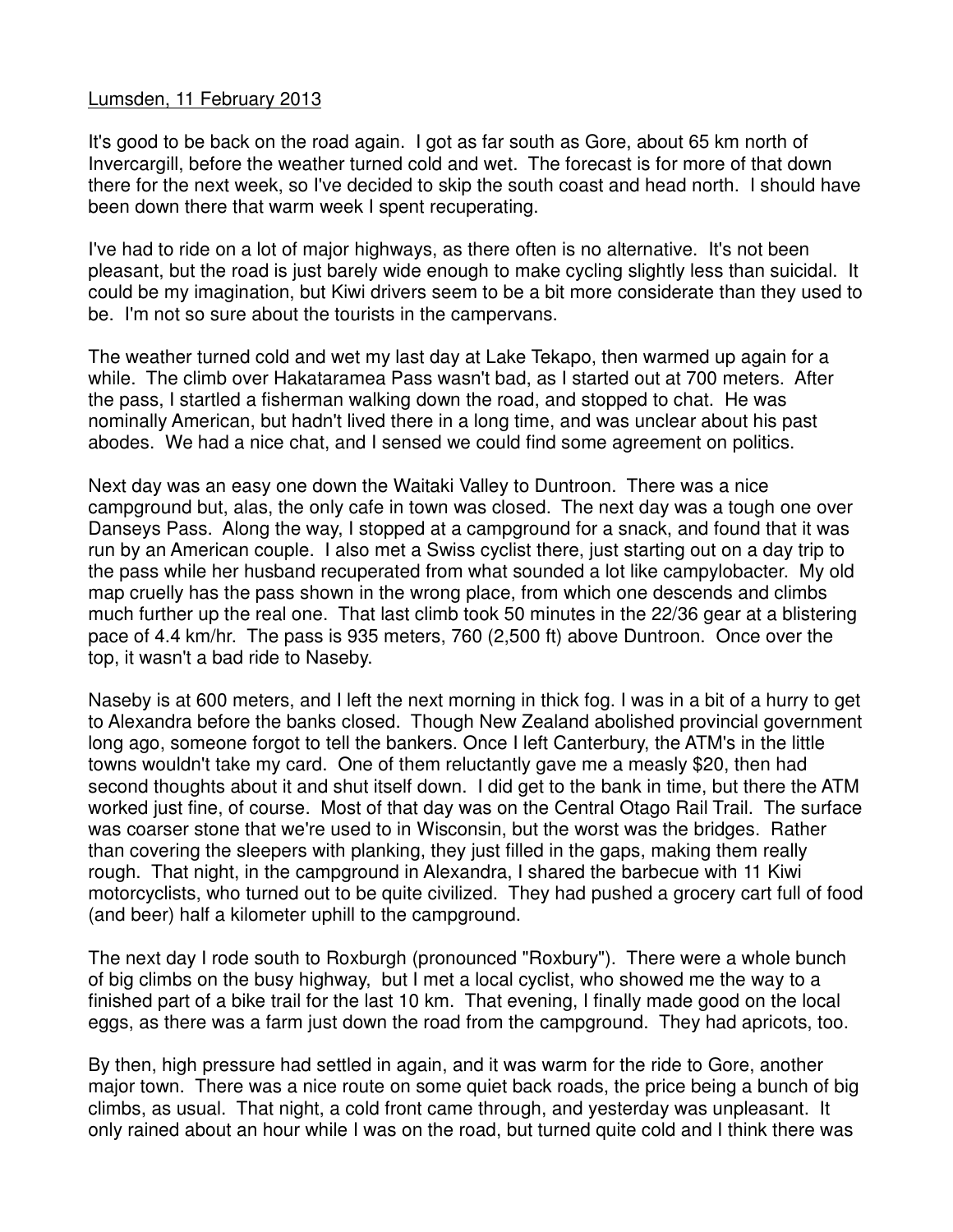some sleet mixed in. At any rate, I got a cabin in Lumsden, after some trouble finding the caretaker of the camping ground. I decided to take a day off to give my bum a rest, before heading north towards Queenstown. Lumsden is typical of the small farming communities. All of them have grocery store, pub, usually a campground, various farm supply places, and a at least a couple veterinarians.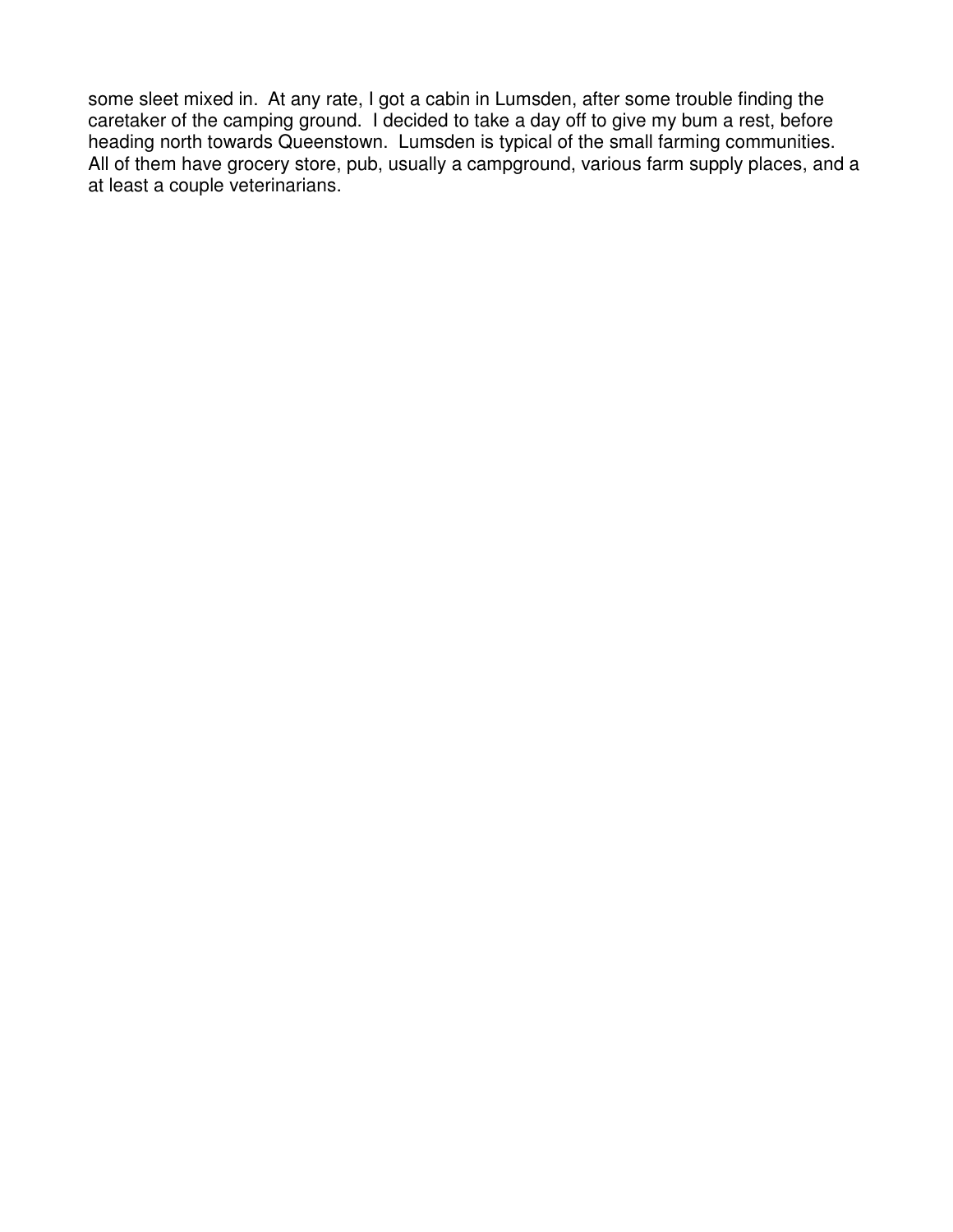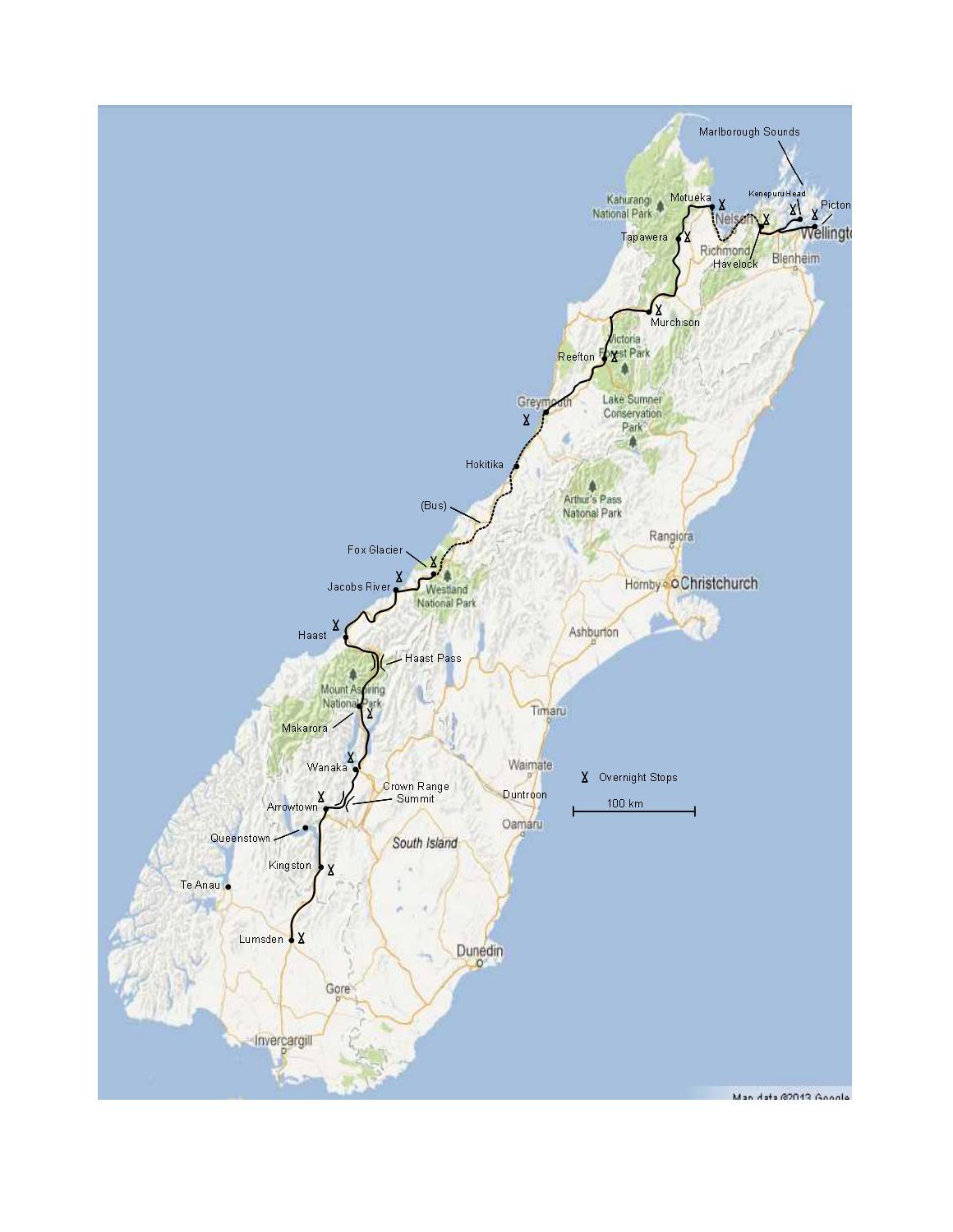## Christchurch, 4 March 2013

First, the weather report. Unless otherwise specified, mostly sunny, dry, 23-28 C in the afternoon. Cool overnight, usually around 10 C by morning. That's pretty much the way it's been since that rainy spell down by Lumsden, so my decision to flee to the north seems to have worked out.

The morning I left Lumsden, I had a longer chat with the guy who owned the campground. It turns out he works for the mining industry, in Mongolia, 4 weeks on, 4 off. How's that for a commute? It must pay extremely well.

After leaving Lumsden, I decided to head straight north along Lake Wakatipu, rather than going over to Te Anau, as I was running out of time. After a night in Kingston, I arrived in the Queenstown area. Queenstown is a very popular, and expensive, resort town, with lots of sprawling development around it. I had seen a map of a bike trail that should have gotten me to Arrowtown, an old mining town nearby, without riding on the busy highway. Like so many bike trails, it turned out to be mythical. I did finally find some bike trails, but I wandered around for several hours trying to cover the last 15 km to Arrowtown. The next day, for no good reason, I took a bus into Queenstown and just wandered around for a while, without even buying anything but food. The old steamer, the Earnslaw, is still running, though I only saw it in the distance. Back in Arrowtown, it was nice enough that I decided to stay another day. My campsite even had a table, and was a good place to practice the oboe. I walked up "Tobins Track" in the morning, mainly to see if I could ride my bike up it the next day, and found it much improved. Along the way, I thought of trying to track down a woman some friends and I had stayed with on my first trip to NZ in 1986. I knew she would be about 93 now, if she were still alive. When I saw an "older" woman coming back down the track, I asked her if she knew Cicely, and she did! She's alive and well, and I met both her son and her that afternoon, at his house a 5 minute walk from my campsite.

The next morning, I met one of my old ham radio friends and his wife for coffee in Arrowtown. They've raised a whole family since I met them in 1989. That day, I rode over the Crown Range to Wanaka. It's the highest paved road in NZ, 1076 meters at the top. I did ride up Tobins Track, which bypasses part of the busy highway route. There's a new bridge, so I didn't even have to ford the stream this time. I've done the Crown Range road several times before, when it was gravel. It's paved now, which makes the climbing easier, but also results in much, much more traffic. After that, I decided I deserved a rest day in Wanaka, a scenic spot on another big lake. The water was apparently warm enough for swimming, which is unusual.

After that break, I started the trip towards the west coast. The main camping ground at Makarora, the first stop, is notorious for busloads of rowdy "backpackers" partying all night, but a few km before there I came upon a cafe with camping. It turned out to be a very pleasant spot, with my tent in a small orchard, with a table, and no nearby neighbors, so I could even practice there. It was one of my most pleasant campsites. Cheap, too. The next day, I rode over Haast Pass, an easy climb from the east, and entered Westland. Once over the pass, the notorious sandflies came out in earnest, and would be with me for a long time. I camped on the coast at Haast that night, enjoying more dry, sunny weather, which is even more unusual on the coast.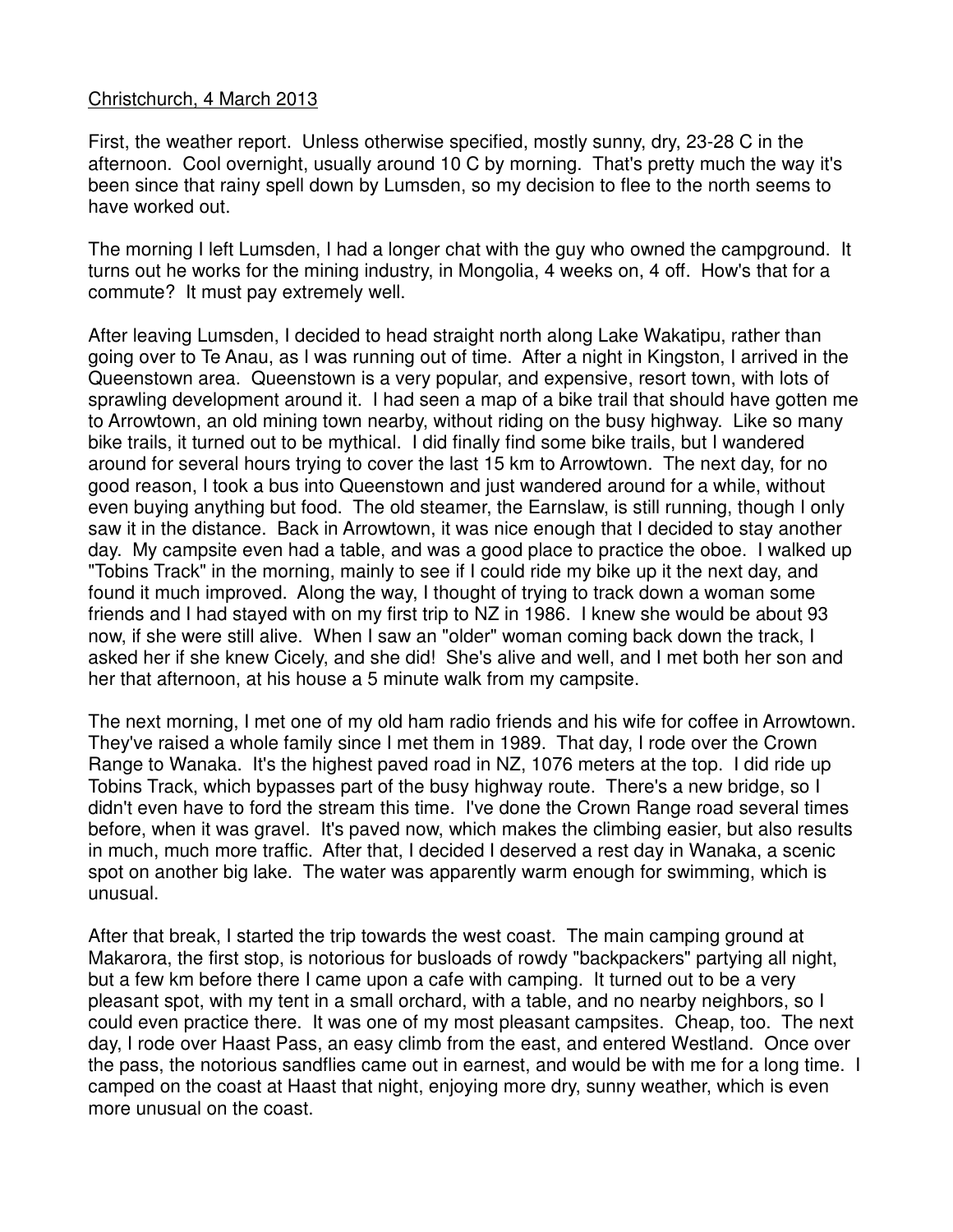The next day was rather eventful. First, I came upon the scene of an accident, perhaps involving a motorcycle, though it was hard to tell. A little further along, there was an overturned campervan (RV) in the ditch, though I didn't see any evidence that anyone was hurt. I'm glad getting it out of there wasn't my problem. Then my back tire (new for the trip) started to come apart, which WAS my problem, and I had to put on the spare at the roadside. (Without a spare, it would have been a VERY long trip to a bike shop!) I found a little campground just past Jacobs River, a bit short of my intended destination, but close enough. There I met a group of 6 cyclists from California, carrying their gear, but not camping. They were booking their lodging a few days in advance, as they went. I'm not sure the extra hassle and constraints were worth it to just save the weight of a tent, but they did.

I went on to the town of Fox Glacier the next day, passing all the Californians along the way. It was a short ride, so I had plenty of time to hike up to the glacier itself, just outside of town. For various reasons, including a stretch of highway where I had a really scary close call with a truck in 1999, I had decided to take the bus from Fox to Greymouth, some 200 km up the coast. Along the way, I picked up a new (and expensive) tire in Hokitika. In Greymouth, I was met by another radio ham, whom I had met years before through my friend Russ. John and his wife Maureen put me up for a couple nights, in spite of the fact that their rain water tank was almost empty due to the drought on the west coast. Many folks there rely on rain water, as they usually get something like 5 meters (16 feet!) of rain per year. We had a nice visit, and I hope they have enough water to last until the next rain!

Leaving Greymouth, I headed inland to the coal mining town of Reefton, gladly leaving temporarily the busy main highway. A new traffic twist was the large house being towed toward me at rather high speed. (There were lead vehicles, so I had plenty of warning: "House Follows".) In this area, I also started encountering the plague of bumble bees, which I had noticed in 1999. They're introduced, of course, but they're numerous, and quite pesky. I haven't been able to find the story behind why there are so many.

After a pleasant night in Reefton, I had a rather long day to Murchison, further east. Unfortunately, I was back on the main highway again. In Murchison, I had a brief visit with another radio ham I had met in 1999, again through Russ. I was going to ride 130 km to Motueka the next day, but a late start, headwind, and old age conspired to encourage me to stop in the little town of Tapawera. I again got off the main highway on the "Dry Weather Road", which was very nice. I met 4 other cyclists on that road, 2 from Spain and 2 Americans, and stopped to chat with all of them. The told me there was a nice campground in Tapawere, which further discouraged me from riding the last 50 km to Motueka. I, in turn, warned them about the animal in the road ahead of them. I had met the postie (mail carrier) driving the other way, and he had warned me of a "cow" in the road, which had given him the "evil eye". There was a bovine in the road, all right, but it wasn't a cow. He gave me the evil eye, too, and I pedaled out of there in a hurry. Perhaps one of the local farmers will educate the postie.

The campground in Tapawere was a pleasant place, and it was a short ride the next day to Motueka. Much of that route was also on a back road, which had some hills, but light traffic. Along the way, I started to see hops and fruit orchards. That evening in Motueka, I had dinner with Russ' son and his family.

The next morning, I got up in the dark to catch the 7AM bus to Havelock, a small village east